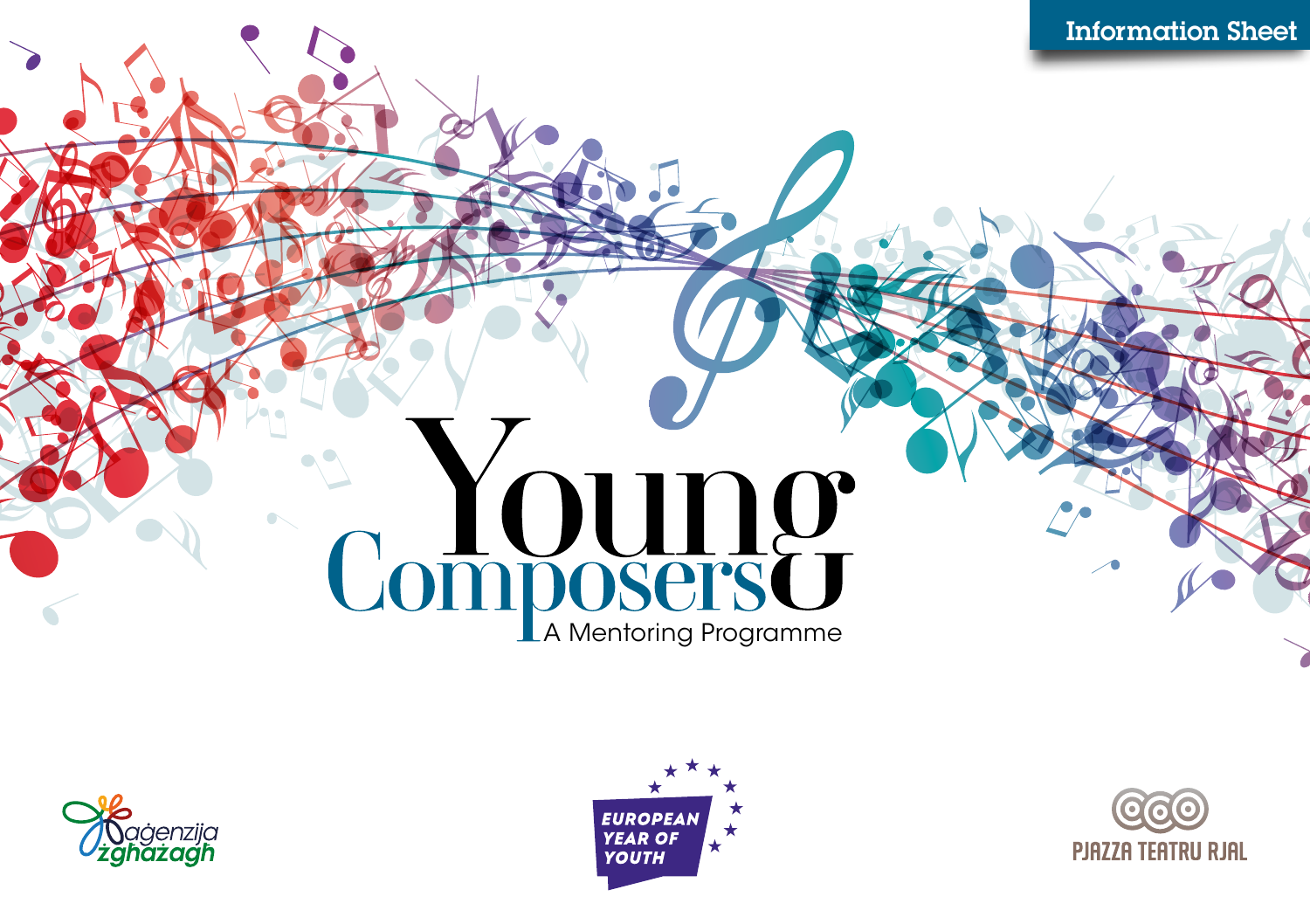



The **Young Composers** Mentoring Programme is a joint initiative between Aġenzija Żgħażagħ and Pjazza Teatru Rjal.

The aim of this programme is to provide professional mentoring by some of Malta's leading composers and professionals in the field of music industry who will act as a source of inspiration for a selected number of young composers.

These guidelines are intended to help those interested in the programme to:

- 1. Be informed about the programme;
- 2. Get to know the terms and conditions of the programme before submitting their application;
- 3. Get to know if they are eligible to apply;
- 4. Get to know how to apply.

### **A) Definitions - List of key terms used in the guidelines**

### **Applicant**

Only individual applicants are eligible to apply. The applicants should be committed to developing their musical composition skills in one of the following strands: Jazz & Musicals; Pop & Rock; or Classical Art Music.

# **Application**

The application is the form which the Applicant needs to fill in and submit together with other documentation requested. Section e of these guidelines is a list of documents required. Only complete applications submitted on time are eligible.

## **Eligibility**

The Applicant must be between the ages of 16 and 30 by submission deadline and residing in Malta and Gozo, having a minimum of Grade 7 or equivalent and a good theoretical knowledge of harmony, counterpart, rhythmic notation, etc.. The Applicant is required to present at least one recently composed work that best represents their style and other supporting material (biography, recordings, etc.) that support the application.

### **Evaluation**

Aġenzija Żgħażagħ and Pjazza Teatru Rjal will appoint 3 Evaluators to assess the submitted works. Each Evaluator will be evaluating independently the submitted works by following the Evaluation criteria set by Aġenzija Żgħażagħ. The three Evaluators will then meet to discuss their results, the choice of the best applicants as well as the choice of Mentors best suited for applicants. This discussion will be chaired by the chairperson appointed by Aġenzija Żgħażagħ who will be leading the discussion and ensuring Evaluators will be engaging in fair discussion. The chairperson does not have a right to vote. His role is to moderate and prepare the evalutor's report, which will be sent to the Applicants.

### **Mentors**

The Mentors are those who will be supporting the young persons to develop their skills in musical composition.

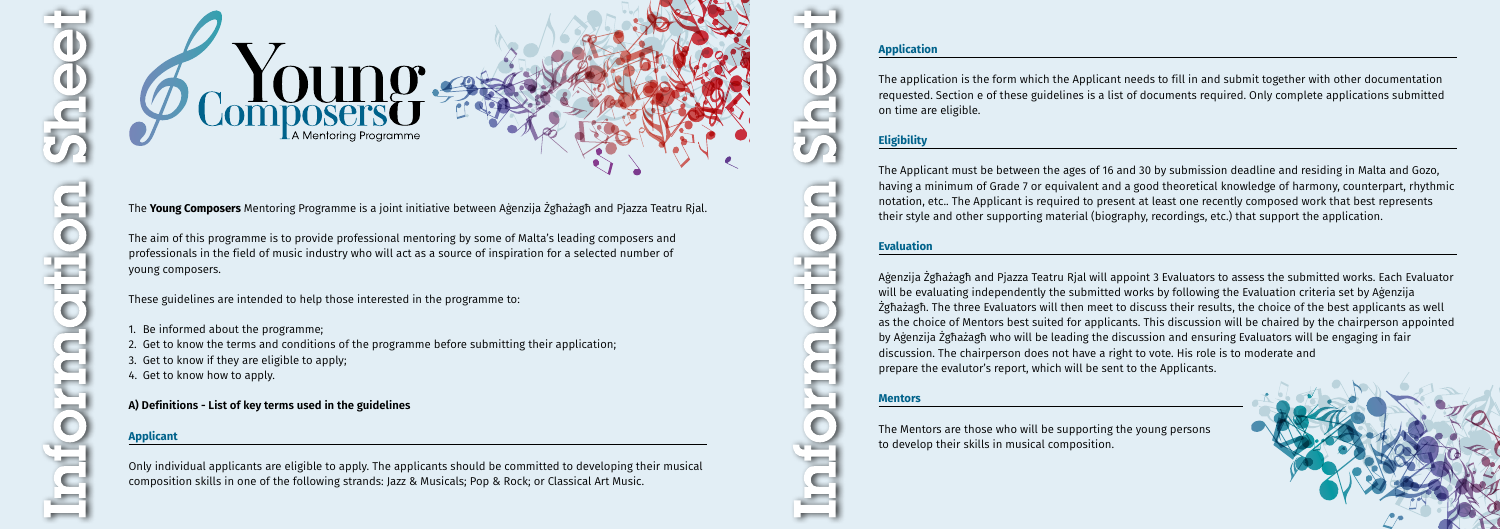### **B) The Programme**

The programme will consist of a series of 3-hour workshops (April-October 2022) which will tackle a variety of topics intended to nurture the skills and competences required for a successful career in music composition.

A limited number of participants will be selected to enrol in this programme.

Participants will be split into three different strands:

a. Jazz & Musicals (mentor Maestro Paul Abela) b. Pop & Rock (mentor Maestro Joe Brown) c. Classical Art Music (mentor Maestro Christopher Muscat)

Young composers will attend a number of generic workshops and seminars as well as one-to-one tuition specific to their selected strand. During the course of the programme, composers will also have the opportunity to work with musicians from the Malta Concert Orchestra, a collaboration that shall lead to the production of a finalised score of a work with the possibility of having it performed.

The programme is spread on 26 contact hours with the mentors and/or invited speakers. Mentees are required to attend a minimum of 22 contact hours.

The programme will also feature a showcase event in October where each participant will have the opportunity to present the work/s developed during the course of this programme performed by musicians from the Malta Concert Orchestra, if these are deemed of good quality. Mentees will be expected to sit in during Mata Concert Orchestra rehearsals and assist the mentors as required.



 $\blacksquare$ 

 $\bullet$ 

 $\blacksquare$ 

 $\blacksquare$ 

founded and directed the L. Strauss Big Band and also played in jazz festivals in Malta, Italy and U.S.A. Paul Abela was musical director and conductor for a number of musicals as well as several pantomimes and concerts.

### **C) Successful Applicants**

### A certificate of participation will be awarded to all participants who actively attend at least 80% of the sessions.

### **D) The Mentors**

**Paul Abela** graduated in Professional Music from Berklee College of Music in Boston, U.S.A. He composed some of Malta's most popular songs, as well as numerous other songs for the Maltese and international market which have been recorded by artists from Sweden, Germany, Denmark, United Kingdom and Italy. Abela is the composer of a number of original musicals such as ĠENSNA, TAĦT TLIET SALTNIET, ALI BABA, BASTILJA and 1565 THE MUSICAL. His compositions have represented Malta four times in the Eurovision Song Contest, where he has also conducted the Eurovision Orchestra. He has also conducted the orchestra during a number of editions of Malta Song for Europe and Festival Internazzjonali tal-Kanzunetta Maltija. Abela collaborated with Joseph Calleja, Claudio Baglioni, Gigi D'Alessio, Ronan Keating, Ron, Ivana Spagna, Gabriele Comeglio and others. He taught music theory, piano and improvisation at the J. Strauss School of Music where he

**Joe Brown** is an experienced conductor/arranger with over 20 years experience in studio recordings and television programmes. He has conducted the orchestra for the Malta Eurovision Song Contest and other national festivals, composed the music for various local TV series and collaborated with international artistes such Johnny Logan, Tracey Shields, T.J. Slater, The Drifters and Brotherhood of Men amongst others. He has conducted also in the UK and Australia and has been involved in over 300 concerts and 600 television programmes.

Recipient of first prizes in the Joyce Dixey Competition (UK) in 2000, the Jaume Dotras Serrabella Polyphonic Composition Competition (Spain) in 2006 and the APS Bank Composition Competition (Malta) in 2012, **Christopher Muscat** has been described by the local press as "a young composer of outstanding talent" and the "stark originality" of his works has earned him an ever increasing reputation. His works have been performed in many important European and American music centres including the Philharmonie in Berlin, the Oriental Arts Centre in Shanghai and the Great Hall of the Moscow Conservatory. Christopher Muscat holds a Bachelor of Arts (Honours) degree in music studies from the University of Malta as well as a Master of Music degree (with distinction) from the University of Surrey where he specialized in composition and conducting. Muscat taught music at the University of Malta and sacred music at the Archbishop's Seminary and is regularly invited to judge international vocal, instrumental and composition competitions.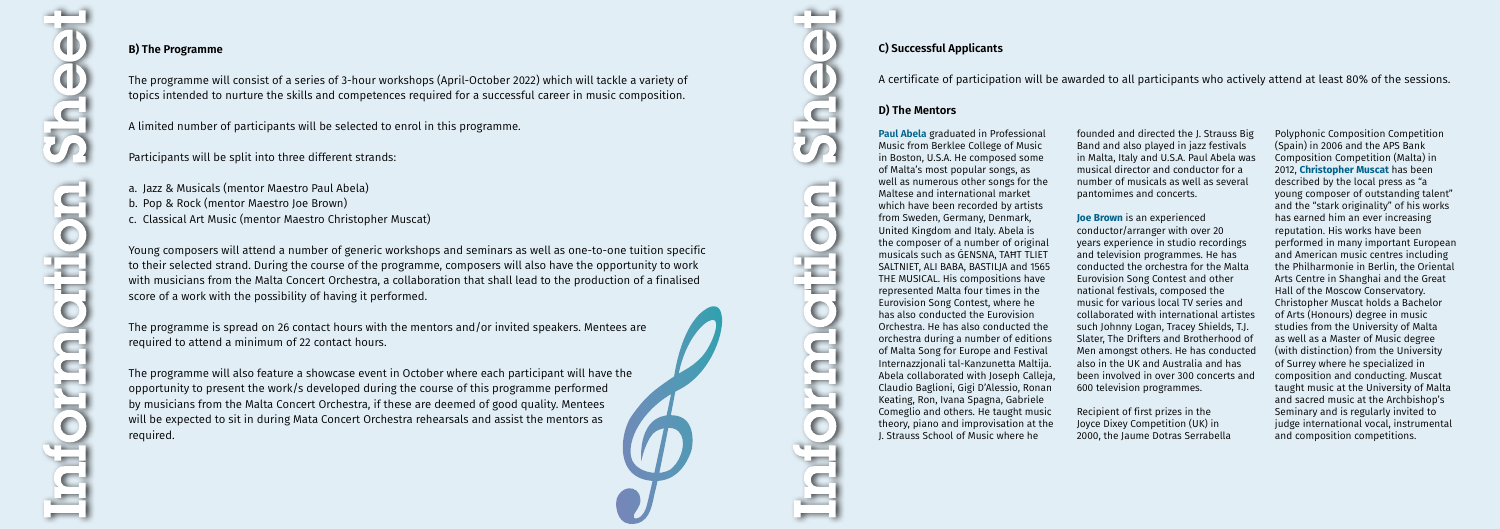

### **E) How do I apply for this project?**

In order to be eligible the following documentation needs to be submitted:

- 1. An Application Form complete with all details filled in and all supporting documentation required: **<https://forms.gle/uGxLy4fzVvC6F8mZ7>**
- 2. Copy of ID Card / Residence permit
- 3. At least one recently composed work that best represents your style and any supporting material (biography, recordings, etc...) that might support your application.

Application for the project is open from 7th March 2022 and must be submitted by 12pm (noon) on the 4th April 2022.

Late applications will not be accepted.

Should you require additional information, please contact **Maria C. Borg** on **[maria-carmela.borg@gov.mt](mailto:maria-carmela.borg@gov.mt)** or **2258 6700**.